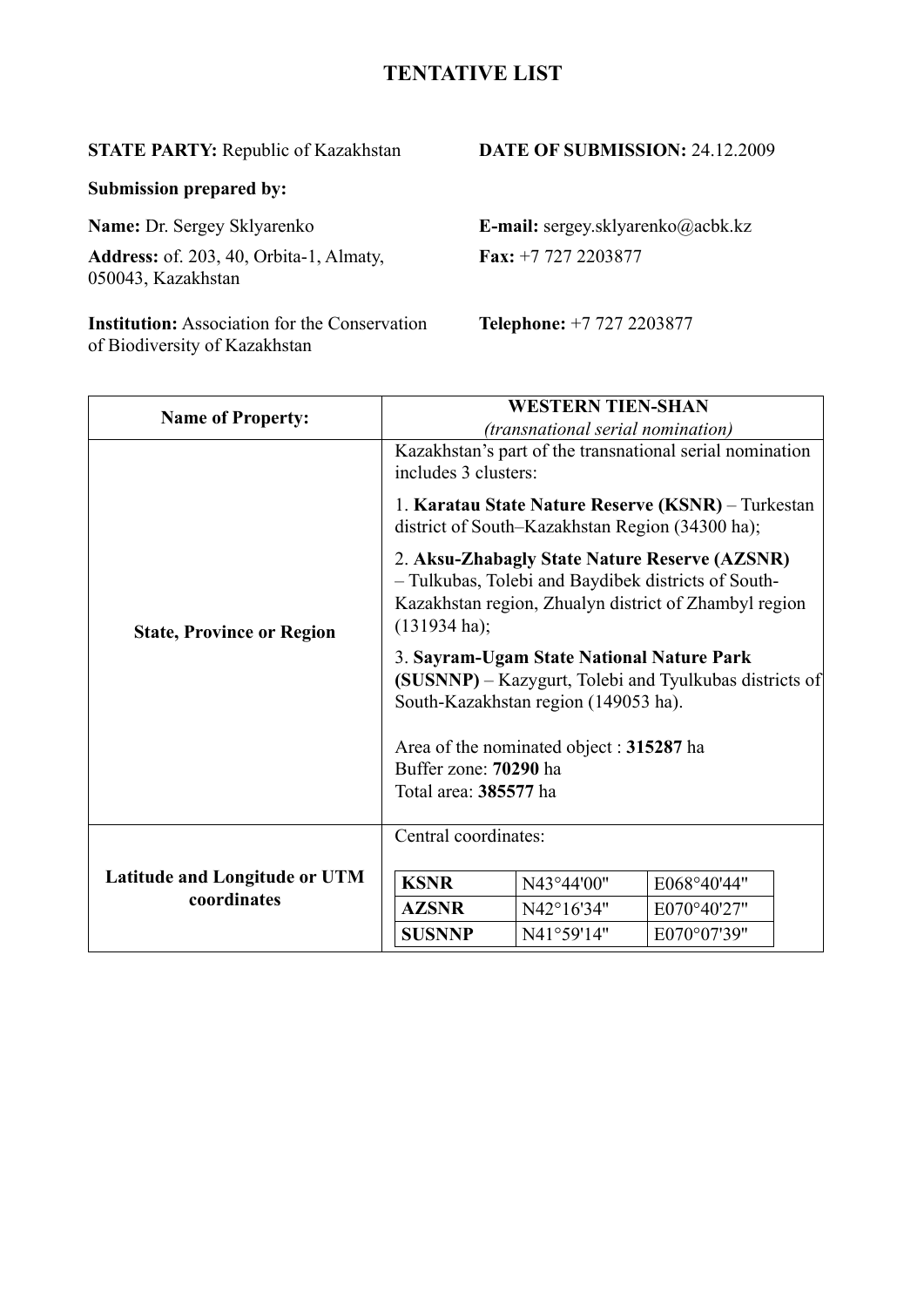#### **DESCRIPTION**:

The **"Western Tien-Shan"** is a transnational serial nomination including protected nature areas in this mountainous country in three States: Kazakhstan, Kyrgyzstan and Uzbekistan. It consists of Karatau and Aksu-Zhabagly nature reserves and Sayram-Ugam national nature park (Kazakhstan), Sary-Chelek, Besh-Aral and Padysha-Ata nature reserves (Kyrgyzstan) and Chatkal nature reserve (Uzbekistan). They are the most representative and well-preserved territories of the unique nature complex – Western Tien-Shan. Each of these protected areas has its own specific, but at the same time, they are mutually complementary in regards of biodiversity conservation, distinguished landscapes and paleontological occurrences.

Kazakhstan's part of the nominated property consists of 3 mountainous sites – Specially Protected Nature Areas: 1. **Karatau State Nature Reserve (KSNR),** situated in the central part of Karatau mountain ridge, which is a branch of north-western bows of Tien-Shan; 2. **Aksu-Zhabagly State Nature Reserve (AZSNR),** situated in the western part of extremity of Talass Alatau in Western Tien-Shan; 3. **Sayram-Ugam State National Nature Park (SUSNNP)** borders from the west with AZSNR and includes sites of Talass Alatau ridges (edge western extremities on the joint with Ugam ridge), Ugam Ridge, Karzhantau, Borolday and Kazygurt. AZSNR and SUSNNP merge, forming a single territory, being at the same time separate SPA with in-house administrations.

The territory is situated in the area of harsh continental climate. It is cut in the desert zone, possessing complex geological composition and due to this and evident vertical zonality presents the whole range of mountainous landscapes and ecosystems, as well as transitional, on the attitude of 800-4200 meters above sea level, from xerophytic petrean to low-hill terrain and piedmont steppes to mountainous parkland juniper forest, alpine meadows and nival belt together with rocks, glaciers and moraine lakes. Due to such variety of ecological conditions, the property possesses high biodiversity with high grade of endemism (especially, concerning vegetation).

**Karatau** relates to the type of arid and subarid mountainous systems in the mid- mountains of Tien-Shan western extremity. Flora of this type is characterized by the presence of foothill deserts, enriched by the mountainous elements. In floristic zoning Karatau is defined as a separate district. There is no forestland here. Flora and plant formation of the territory of **AZSNR and SUSNNP** present here typical site of "southern" mountains of Central Asia. It is situated within the territory of three phytogeographical districts (Karatau, Ugam-Chatkal and Kyrgyz) of Mountainous-Central-Asian province. 34-35% of the territory is occupied by forest lands with savannah-like forest vegetation. There are 15 main vegetation formation types. Wildlife of the territory is specific for Western Tien-Shan and presents a typical mixture of elements of different faunas.

In the past geological time the territory experienced range of transformations and changes. The witnesses of these processes are so-called Karatau "fish slates" that can be found in big amounts on 2 paleontological sites of AZSNR, situated in the adjacent ridge of Karatau in 100 km from the main territory.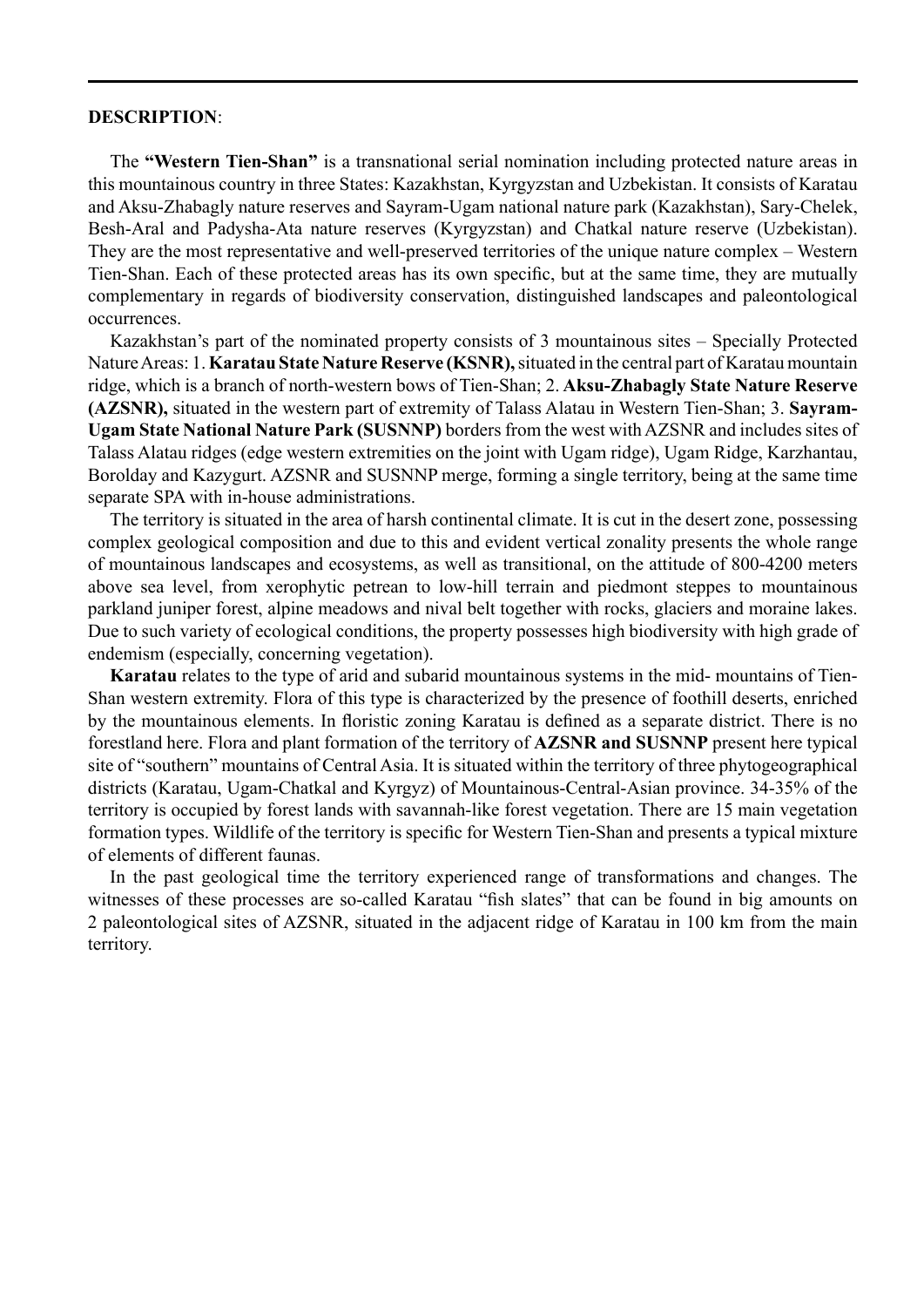## **JUSTIFICATION FOR OUTSTANDING UNIVERSAL VALUE:**

Western Tien-Shan is characterized by a unique variety, mosaic structure and beauty of landscapes, which states about massive geological and evolutionary processes; a unique combination of various ecosystem types; rich in flora and fauna, big part of which is represented by endemic species and communities, as well as a lot of rare and globally threatened species.

Nominated Nature Reserves Aksu-Zhabagly, Karatau and Sayram-Ugam State National Nature Park are the most representative and well-preserved territories of Kazakhstan part of this unique nature complex – Western Tien-Shan. Each of these protected areas has its own specific, but at the same time, they are mutually complementary in regards of biodiversity conservation, distinguished landscapes and paleontological occurrences.

3 specially protected areas, included into Kazakhstan's part of the nomination "Western Tien-Shan" altogether embrace the unique mountainous landscapes and ecosystems of Karatau, Talass Alatau and Ugam ridges, which representatively reflect bio- and landscape diversity of the Western Tien-Shan with it`s luxuriant flora and fauna. At the altitude of 700 meters up to 4000 meters above the sea level there are upland steppes, picturesque ravines with park-land long-boled juniper, wild nard, almond, wild apple and apricot. Deep canyons of fast-flowing rivers and colossal rocks, alpine meadows and glaciers – have an outstanding aesthetic value. They are all wonderful examples of different types of mountain sustainable ecosystems, from xerophytic rocky lowlands up to nival belt.

Vertical zonality, complex terrain and diversity of lithological composition of soil-forming measures define here a high biodiversity. There are16 plant types, including almost 2000 species of vascular plants. The percentage of endemism is very high here – up to 9 % on the species level. On the territory of property in Talass Alatau and Ugam ridge there are 42 mammals species, 238 bird species, 9 reptile, 2 amphibian and 2 fish species. More over, there were found the unique localities of upper Jurassic flora and fauna; Karatau paleontological deposit is considered to be one of the most interesting in the world.

# **Criteria met**:

| <b>VIII</b><br>- -- -<br>- - -<br>--<br>$\cdots$<br>.<br>. .<br>-<br>___<br>__<br>__ |
|--------------------------------------------------------------------------------------|
|--------------------------------------------------------------------------------------|

The property corresponds with the criteria vii, viii, ix, x of the World Nature Heritage, including entire natural ecosystems, transitional landscapes, high biodiversity and the whole range of globally threatened animal and plant species.

#### **Criterion vii:**

Nominated territory contains all elements, essential for the support of its aesthetic characteristics. Significant mountainous relief, picturesque nature bodies, wild nut-bearing and coniferous forests, middle-mountain meadows and meadows-steppes, multicolored subalpine tall grass, alpine meadows.

Deep canyons and sloping picturesque ravines with multistage waterfalls (canyons of Aksu and Kshi-Kaindy rivers in Aksu-Zhabagly SNR); plateau-like surfaces and impregnable rocks of fanciful forms (Kyrykkyz in Sayram Ugam SNNP); full-flowing rivers and springs with pure water, waterfalls and high-lands rock-dammed and moranic lakes (Makpal lake in Sayram Ugam SNNP) which borders with snow-covered peaks (Sayram peack, 4236 meters above sea level in SUSNNP) – all these have the particular aesthetic value. Clusters of the nominated territory possesses huge recreational capacity.

Many of the flora and fauna species, such us Greig and Kaufman tulips of fairytale beauty, Himalayan Snowcock, Paradise Flycatcher raise aesthetic value of the landscapes.

### **Criterion viii:**

Nominated territory reflects considerable geological processes in the development of the Earth surface forms as well as important geomorphologic and physiographic features of the landscape. All considerable forms of the relief of the Western Tien-Shan are represented here. On considerably small territory there are combined different geological structures. They reflect successive evolutionary stages of the Earth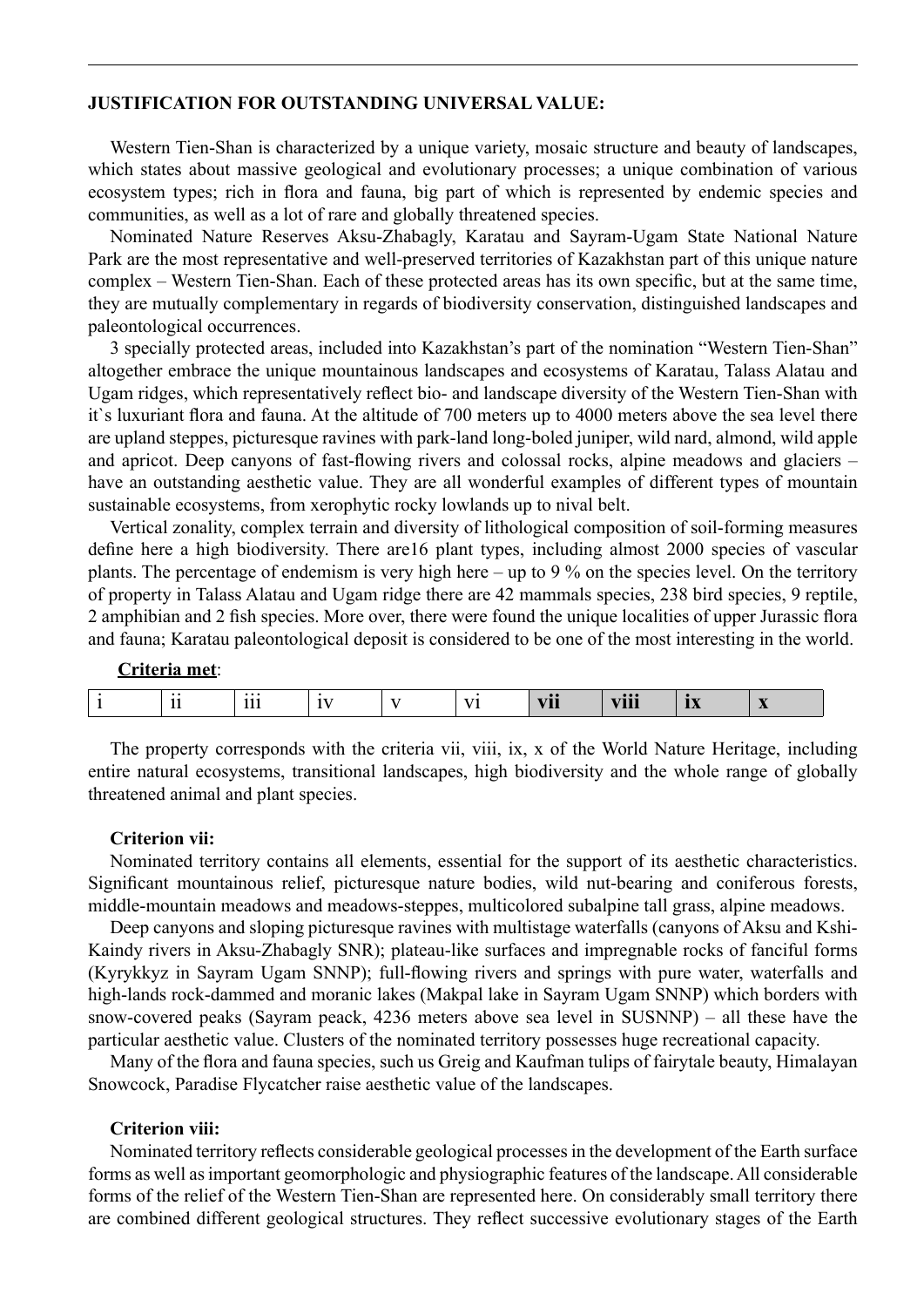crust. There are depositions from lower Proterozoic till modern Cambrian, Ordovician, Devonian and Carboniferous, where there were traces of life of ancient epochs.

Karatau paleonthological deposits (parts of Aulie reserve and Karabastau in the mountainous ridge of Syrdarya Karatau), which is considered to be one of the most interesting in the world. Caked silt has perfectly conserved prints of animals and plants that occurred in the basins and shores of the Jurassic sea 150 million years ago. There have been found more than 60 plant species, 100 insect species, as well as mollusks, crustaceous, tortoise and ganoid fish on the territory of these sites. The findings of the skeleton of pterosaur and separate bones of a big dinosaurs are of the biggest interest. Nowhere in the world there is such a rich burying of Mesozoic insects.

# **Criterion ix:**

The sites of the nominated property represent the whole specter of altitude zones of the Western Tien-Shan. In the borders of the mountain sites there are up to seven natural zones (from the steppe zone at the foot of the mountain to the highlands), which provides the area with high biodiversity. Ecosystems are sustainable and represent the full range of transfers, conditioned by vertical zonality.

For the Western Tien-Shan the distinctive combination of northern and southern forms, relict species and autochthonic communities is significant. In this mountainous country, with a high grade of isolation of separate areas the intensive modern speciation is going on with appearance of a number of new species – neo-endemics, appeared here relatively recently. The ongoing evolutionary and speciation processes have an important scientific value not only as an example of natural development, but for regeneration and conservation of similar Eurasian ecosystems.

# **Criterion x:**

Nominated sites are the key sites for the conservation of globally important biodiversity of Western Tien-Shan. Assuming, that every of the sites have the biggest value for the conservation of this or that component of the unique biocoenosis of this mountainous country, only altogether they can effectively provide the long-term sustainable development.

The Western Tien-Shan is one of the world`s centers of origination of nut, fruit and many other cultivated plants. A lot of their wild ancestors are spread here, such as: plum *(Prunus)*, apricot (*Armeniaca*), walnut *(Juglans regia)*, onion *(Allium)*, lucern *(Medicago)*, apple-tree *(Malus)*, pear *(Pyrus)*, grapes *(Vitis),* tulip *(Túlipa)*, almond *(Amygdalus)*. This huge genetic fund is of unique value for the agro-biodiversity of many countries in the world. Thanks to the high concentration of forest biodiversity the Western Tien-Shan is included into the world`s key ecoregions.

On the nominated territory there are a lot of preserved combinations of different types of coniferous and deciduous forests, juniper, fir tree, maple, nut, fruit, tugai, as well as more than 10 endemic plant communities. The unique population of Mensbir Marmot *(Marmota menzbieri)* – small-range endemic of Western Tien-Shan, distributed only on the territory of Kazakhstan, Uzbekistan and Kyrgyzstan. Special focus in terms of biodiversity and gene pool conservation is done on the Snow Leopard *(Uncia uncia),* as well as Karatau subspecies of Argali (*Ovis ammon nigrimontana).*

In total there are 25 animal and plant species, included into IUCN Red List (version 2009\_1) with different threat status on the territory of the property. 6 bird species from them occur here on migration – such as Pallid Harrier (*Circus macrourus*, NT), Imperial Eagle (*Aquila heliaca*, VU), Great Bustard (*Otis tarda*, VU), Little Bustard (*Tetrax tetrax*, NT), Corncrake (*Crex crex*, NT), Pale-backed Pigeon (*Columba eversmanni*, VU), and the rest species are residents. These are 9 plant species – Common Apricot (*Armeniaca vulgaris*, EN), Talass Birch (*Betula talassica*, EN), Karatau Cotoneaster (*Cotoneaster karatavicus*, DD), Hawthorn (*Crataegus ambigua*, DD), Ash (*Fraxinus sogdiana*, NT), Honeyberry (*Lonicera karataviensis*, CR), Nedzvezky Aplle (Malus niedzwetzkyana, EN), Siverce apple (Malus sieversii, VU), Shrenk Meadowsweet (*Spiraeanthus schrenkianus*, EN); 1 butterfly species – Apollo Butterfly (*Parnassius apollo*, VU); 5 bird species – Black Vulture (*Aegypius monachus*, NT), Roller (*Coracias garrulus*, NT), Saker Falcon (*Falco cherrug*, EN), Lesser Kestrel (*Falco naumanni*, VU), Egyptian Vulture (*Neophron percnopterus*, EN); 4 mammals species – Dhole (*Cuon alpinus*, EN), Menzbir Marmot (*Marmota menzbieri*, VU), Argali (*Ovis ammon*, NT), Snow Leopard (*Panthera uncia*,